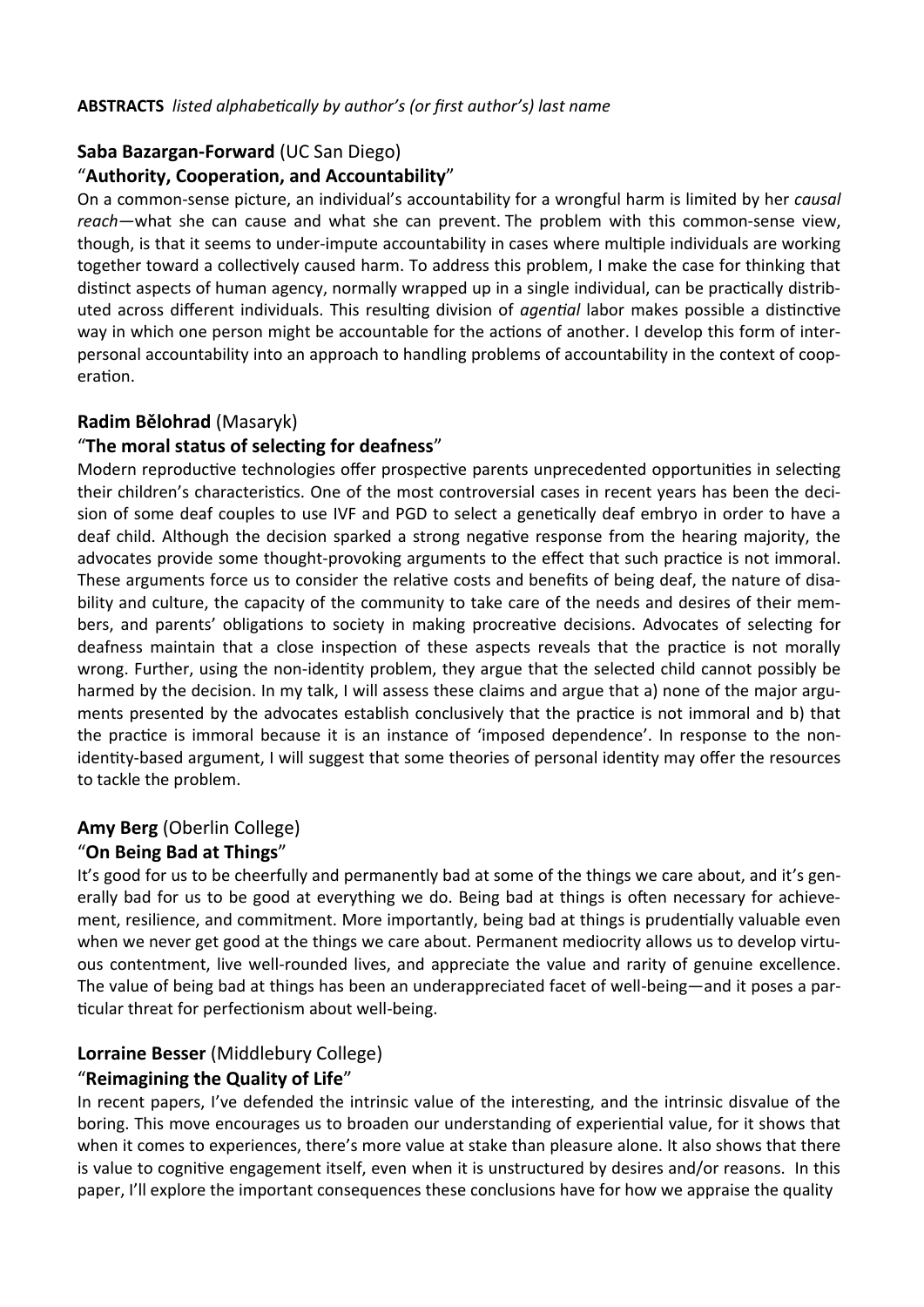of life of subjects at the margins of life. My particular focus will be on subjects with dramatically impaired cognitive capacities (such as patients with advanced Alzheimer's, or patients in a persistent vegetive state). Because these subjects lack competency and are incapable of having and/or expressing desires, decisions about the quality of their lives are made primarily on the basis of sentience. I'll show how re-imagining the quality of life to include a subject's capacity to experience the interesting provides us with a more suitable framework to understand the value of such patient's life.

#### **Mia Biturajac** (University of Rijeka)

#### "**Compassionate Revisionism and Harm**"

The debate on mental disorder has been one of the central ones in philosophy of psychiatry for the last forty years. The aim of the debate was to define mental disorders, to delineate criteria which would divide pathological from nonpathological conditions. The main positions were divided into three camps: normativists (those who claim that the notion of mental disorder is necessarily value-laden), naturalists (who claim that mental disorders can be defined entirely in value-free terms) and hybrid theorists (combination of both naturalist and normativist strands of thought into a single theory).

Dominic Murphy (2005) offers an elaborate taxonomy of positions more nuanced than the classical divide between naturalism and normativism. He divides the debate into two main strains, objectivism and constructivism, each being subdivided into two variants, conservativism and revisionism. Murphy sides with revisionist objectivism and proposes a two-stage picture of mental disorder: "first, we agree on facts about the failure of someone's bodily systems to function properly. When we have decided that, there is still a question about how to think of the person who is malfunctioning."

In this work I voice skepticism of Murphy's analysis. I offer an additional strand in Murphy's taxonomy called compassionate revisionism. Compassionate revisionism contains elements of both objectivist and constructivist perspectives. It recognizes the importance and the validity of scientific research and evidence, considering it as an integral part of medical practice. However, it is conjoined with normative considerations about how a condition impacts someone's life. It takes into consideration the first-person perspective of the patient and assessment of their condition from their own point of view. Additionally, it considers the historical mistreatment of psychiatric patients devoting itself to revisionism as a permanent atmosphere of the psychiatric practice. Harm can be considered as a central and focal element of compassionate revisionism. I outline a theory of harm in philosophy of psychiatry. Harm consists in inadequate resources in dealing with the problems of living.

# **Mladen Bošnjak**, **Marko Jurjako, & Luca Malatesti** (University of Rijeka) "**Criminal Responsibility of High-Functioning Autistic Offenders in Croatia**"

This paper investigates, from a philosophical perspective, whether offenders who are high functioning autists are legally responsible for their crimes. We do this from the perspective of the Croatian legal system. According to the Croatian Criminal Law, but also criminal laws adopted in many other countries, the legal responsibility of the person is undermined due to insanity when two conditions are satisfied. The first can be called the *incapacity requirement*. It states that a person, when committing the crime, suffers cognitive or volitional incapacities or limited capacities that are relevant for exculpation. The second, let us call it the *mental disorder requirement*, states that these exculpatory incapacities are due to the presence of a mental disorder. In this paper we focus on the incapacity requirement. The review of the studies on executive functions deficits associated with high-functioning autism suggests that many of them should not be held completely responsible for the crimes they might commit. Nonetheless, we argue that these impairments in executive functions generally do not provide complete excuse.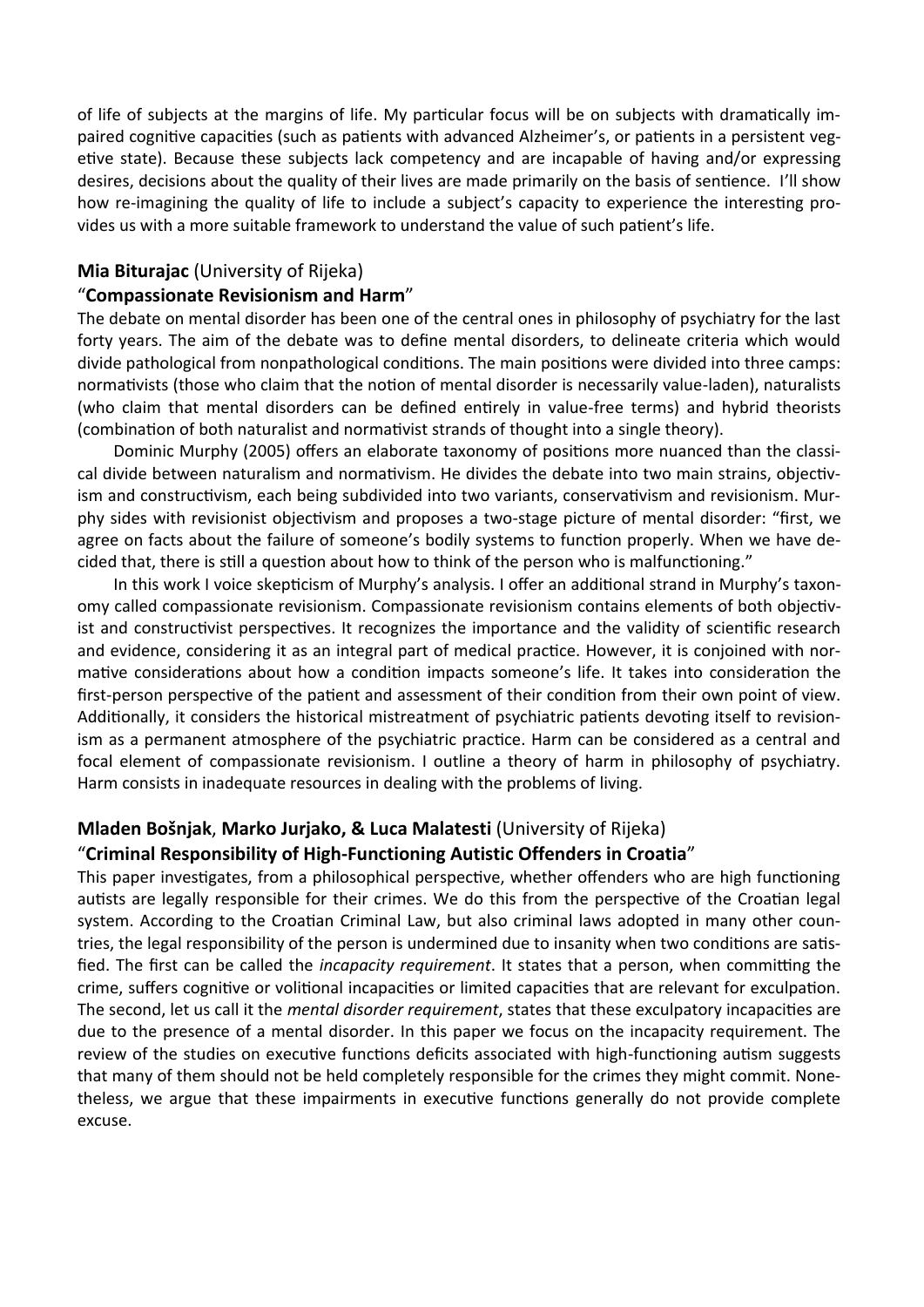### **Daniela Cutas** (Lund University),

### "**Reproducing the Family: A Philosophical Analysis of Intra-Familial Reproduction**"

In recent decades, reproductive technologies have enabled novel uses of family members' reproductive materials (such as gametes or uteri) or functions (such as pregnancy). These include conceiving children after the death of a partner at the initiative of the other partner; or after the death of one or both partners at the initiative of the partners' own parents; invasive fertility preservation measures undertaken on children at the request of their parents; children being born to women who had received uterus transplants from their own mothers; and children being born to their grandmothers, who had acted as altruistic surrogates for their daughters, the children's intended mothers. In this talk I look at what these examples might have in common. I will explore questions such as whose interests are being actualised in intra-familial reproductive endeavours, why these interests are (or are not) legitimate in determining whether they should be supported, and what the normative significance of family ties is when making these determinations. In so doing, I will also be touching on the importance of genetic reproduction, the moral status of the family, and the tensions that may arise between the family and individual interests in this context.

### **Elizabeth Edenberg** (Baruch College)

### "**Algorithmic Personalization and Political Understanding"**

Contemporary political discourse often feels like a battleground between diametrically opposed worldviews. Normative political disagreement is further complicated by increasing levels of disagreement over the facts (Kappel 2017, 2018; Sinnott-Armstrong 2018). Much of this division is fueled by the new ways we access information, particularly through digital means increasingly tailored to show us what we want to see. Algorithmic personalization on social media platforms ensures that we see material we are most likely to agree with, like, or otherwise engage. As a result, we find ourselves in increasingly likeminded groups that leave us in polarized epistemic bubbles (Nguyen 2020; Anderson 2021).

One way to avoid becoming "passive receptacles for other people's opinions" (Lynch 2016, 39) would be to engage in more reflective research into topics of interest to ensure that we build a robust political understanding of our world (Lynch 2016). Unfortunately, our go-to resource for internet research is similarly impacted by algorithmic personalization. Google personalizes search results based on a users' location, past search history, and interests (Pariser 2011, Vaidhyanathan 2011). The more you research an issue, the more tailored your search results will be. Algorithmic personalization thus impacts in pervasive ways the information we are likely to encounter—even when attempting to engage in responsible information gathering processes.

 If even our best efforts to seek out political information are impacted by personalized algorithms and informational architecture that show us what we want to see, we may build models of political understanding that fail to provide an accurate picture of political reality. Reflection and further research will be little help if our information sources are skewed towards our prior beliefs. While some inaccuracies can arguably aid understanding (Elgin 2017), there are limits to the set of falsehoods that can serve this purpose. Furthermore, the illusion of understanding (de Ridder 2019) we can feel when information confirms and strengthens our political views can leave us further entrenched in our views (Anderson 2021, Lynch 2021, Mandelbaum 2019, Nguyen 2020, Talisse 2021). While the barriers to correcting these tendencies are high in our current information landscape, I will argue that we need to build mutual understanding between citizens who hold divergent models of the political landscape. Together, we can construct more accurate political understanding by drawing attention to each other's blind spots; however, this requires engaging one another on terms of mutual respect and building a sense of community across political divisions.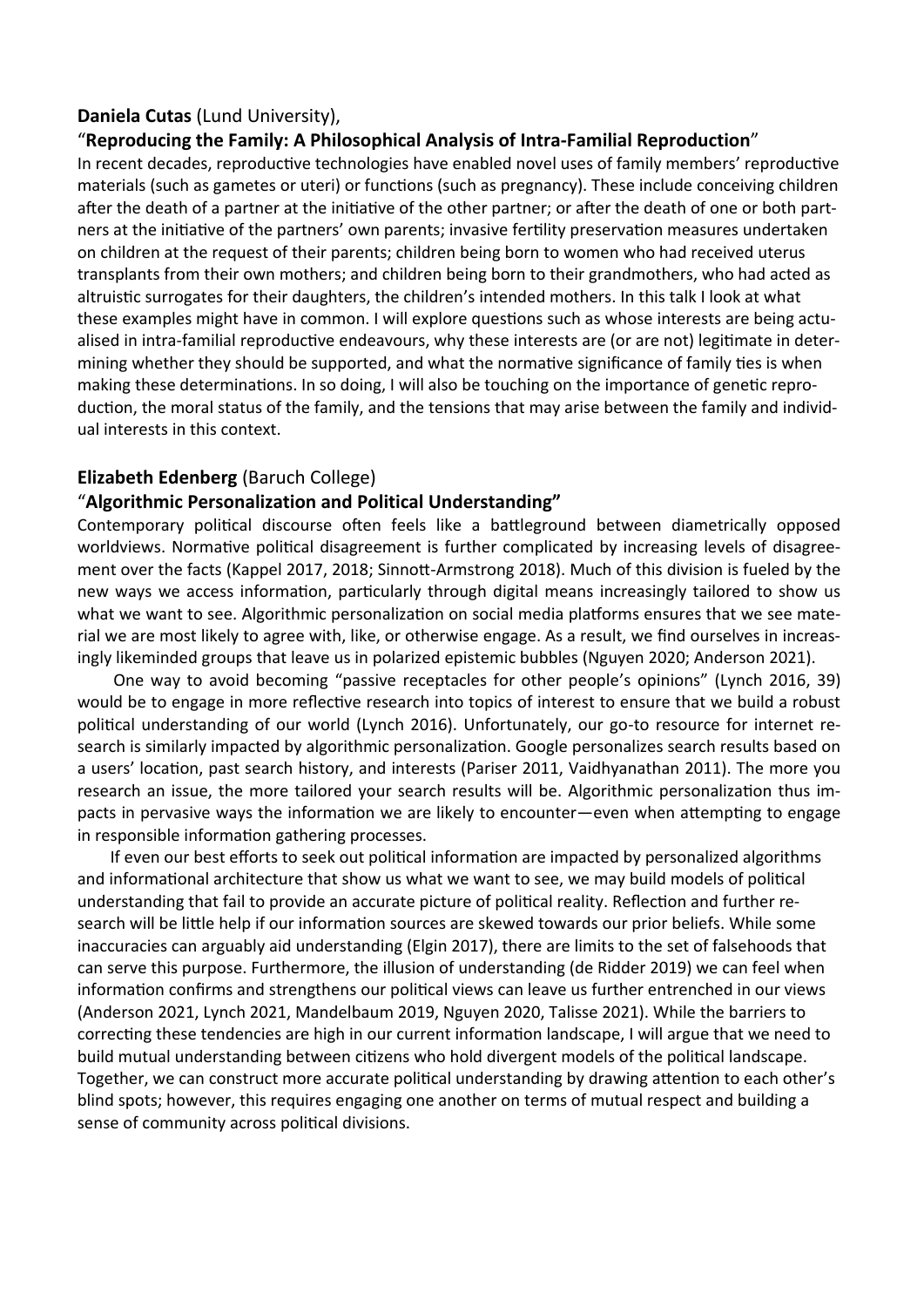# **David Estlund** (Brown University)

# "**One Person, At Least One Vote? Rawls on Political Equality…Within Limits**"

The precept, "One person, one vote," is an article of faith in contemporary democracies. Nevertheless, many theorists and philosophers—historically, J.S. Mill, and recently others—have advocated unequal suffrage in order to favor the input of those who would vote more wisely. Strikingly, in *A Theory of Justice* Rawls says that Mill's argument for such epistemically motivated plural voting is, "of the right form," adding that, "plural voting may be perfectly just." I will argue that this is deeply rooted in Rawls's theory, not a mere curiosity. Rawls subordinates political equality to other basic liberties and his case for doing so is carefully considered. I go on to ask, inconclusively, what might be a good reply that is responsive to Rawls's concerns—a strong case for a firmer commitment to equal suffrage.

### **Helen Frowe** (Stockholm University)

### "**Assisting the Assisters: the Comparative Claims of Afghan Refugees**"

Recent months have seen widespread endorsement of the view that Western states withdrawing from Afghanistan owe especially stringent duties of rescue to Afghans who assisted their armed forces during the twenty years of Western intervention and occupation. Although concern has been expressed for those who worked with Western states quite broadly, it is the treatment of those who directly assisted Western forces—for example, by working alongside troops as translators or interpreters—that has received the lion's share of attention and attracted the most fervent criticism. In this paper, I argue that we should reject the view that Afghan assisters are owed especially stringent duties of rescue compared to other Afghans, such as judges, teachers, and journalists, who face similar threats of harm at the hands of the Taliban.

# **Joe Horton** (University College London)

# "**Evaluative Uncertainty"** (written with Jake Ross)

It is not unusual to be uncertain about what you have most reason to do. This can happen when you are uncertain about the physical world. But it can also happen when your credences are divided between rival *evaluative theories*—theories about objective reasons for action. We will refer to uncertainty over evaluative theories as *evaluative uncertainty*. Since evaluative theories include theories about moral reasons, evaluative uncertainty includes moral uncertainty.

# **Tomislav Janović** (University of Zagreb) & **Heidi Maibom** (University of Cincinnati)

# "**Character, Duress, and Intention: The Case of Erdemovic Revisited**"

Duress is typically taken to be an excuse, if not a justification, to a prima facie wrongdoing. To show this, philosophers and legal scholars often use dramatical counterfactual examples which then guide their reasoning even when they consider factual events. Despite its methodological charm, the problem with this strategy is that it almost never captures the subtlety of real-life cases. One such case – a case of acting under the strongest possible form of coercion (by mortal threat) – has recently been invoked by several scholars in support of duress as a defense to homicide. It is the case of Dražen Erdemović, a soldier of the Bosnian Serb Army, who was convicted (after giving himself up and pleading guilty) by the International Criminal Tribunal for the Former Yugoslavia for killing at least 70 Muslim prisoners of war in the aftermath of the Srebrenica military campaign in 1995. What is ignored in examining this case are the choices Erdemović made *before* he found himself in the dreadful situation of choosing between killing and being killed. We will try to show why considering this wider picture, taking into account previous choices, is important and how it contributes to a better assessment of the most austere examples of acting under threat. Relying on arguments by Frankfurt and others about the importance of character, or second-order volitions, to responsibility, we will argue that at least some real-life cases of duress cannot be used to excuse or even exculpate offenders.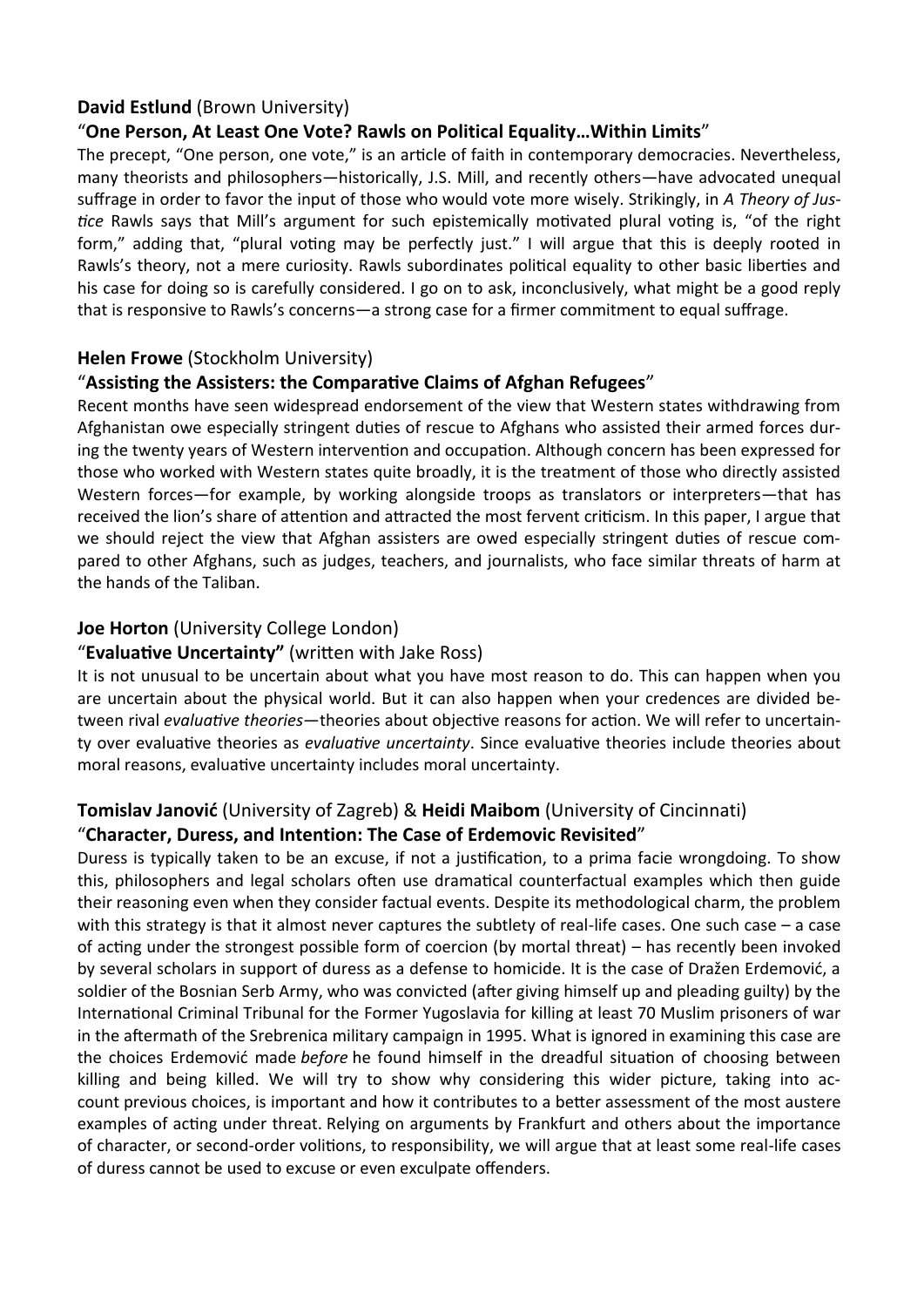#### **Christa Johnson** (University of Dayton)

### "**Moral Responsibility for Moral Emotions**"

Moral emotions play a crucial role in our moral psychology. They are a source of proper moral motivation and integral to our blame and praise practices. Work on moral emotions has typically focused on when and why a particular emotion is fitting. This, however, leaves open the question of whether agents have reasons to cultivate moral emotions and the extent to which an agent can be held responsible for either failing to feel a fitting moral emotion or else feeling an unfit one. These questions are likely left open for two reasons. First, as D'Arms & Jacobson (2000) have argued, we make a kind of mistake (the moralistic fallacy) when we ask about whether an emotion is morally appropriate. However, I contend that when we are speaking of moral emotions in particular, the question of moral reasons for an emotion is indeed appropriate. Second, such obligations seem to violate ought implies can. We simply do not have the relevant control over our emotions for normativity to arise. Recent literature in epistemic normativity and emotional regulation, however, might combine to suggest otherwise. Thus, this paper has two aims. First, I argue that, other things being equal, we ought to feel moral emotions. Second, I argue that we can, or at least that we are fitting targets of blame when we fail to either feel fitting moral emotions or engage in the sorts of practices that can bring about fitting moral emotional responses.

### **Marko Jurjako** (University of Rijeka)

### "**Naturalism and the Capacity-First Approach to Normative Reasons**"

In recent decades the reasons first approach to normativity has been very influential in metaethical discussions. This approach promised to provide a unified account of various normative phenomena with an ultimate goal of reducing normative facts to facts about reasons for belief or action. The reasons first approach construes reasons as facts that count in favor of something. However, it often leaves open what these facts are supposed to be, how they get their normative status, and how we determine what counts in favor of what. Indeed, some prominent authors adopt a primitivist view according to which reasons as considerations that count in favor are primitive facts that cannot be explained in other terms. However, from a naturalistic perspective, the reasons first approach raises several puzzles. First, such an approach relies on intuitions about reasons, without giving principled grounds for determining them. This leaves open the question where these intuitions come from and how they can be justified? Second, are these reasons facts only normatively fundamental and primitive or they can be reduced to other non-normative facts? If so, which non-normative facts they would relate to? Third, this approach does not answer the question whether and in what sense non-human animals could possesses normative reasons.

 I argue that turning to a capacity first approach to reasons and rationality, may provide advancement on these fronts. According to the capacity first approach, facts about reasons should be explained in terms of our capacities for epistemic and practical rationality. This approach presupposes that facts about normative reasons can be explained in terms of the capacity of reason whose proper function is determined by the principles of rationality. I argue that this approach is attractive from a naturalistic perspective for the following reasons. First, it can connect the narratives about normative reasons with naturalistic accounts of our reasoning and rational capacities. Second, it can provide a naturalistically plausible explanation of what determines proper functions of the capacity of reason and how consequently reasons emerge. Third, it can answer the question whether animals and cognitively less sophisticated creatures have reasons for action and in what sense this might be the case.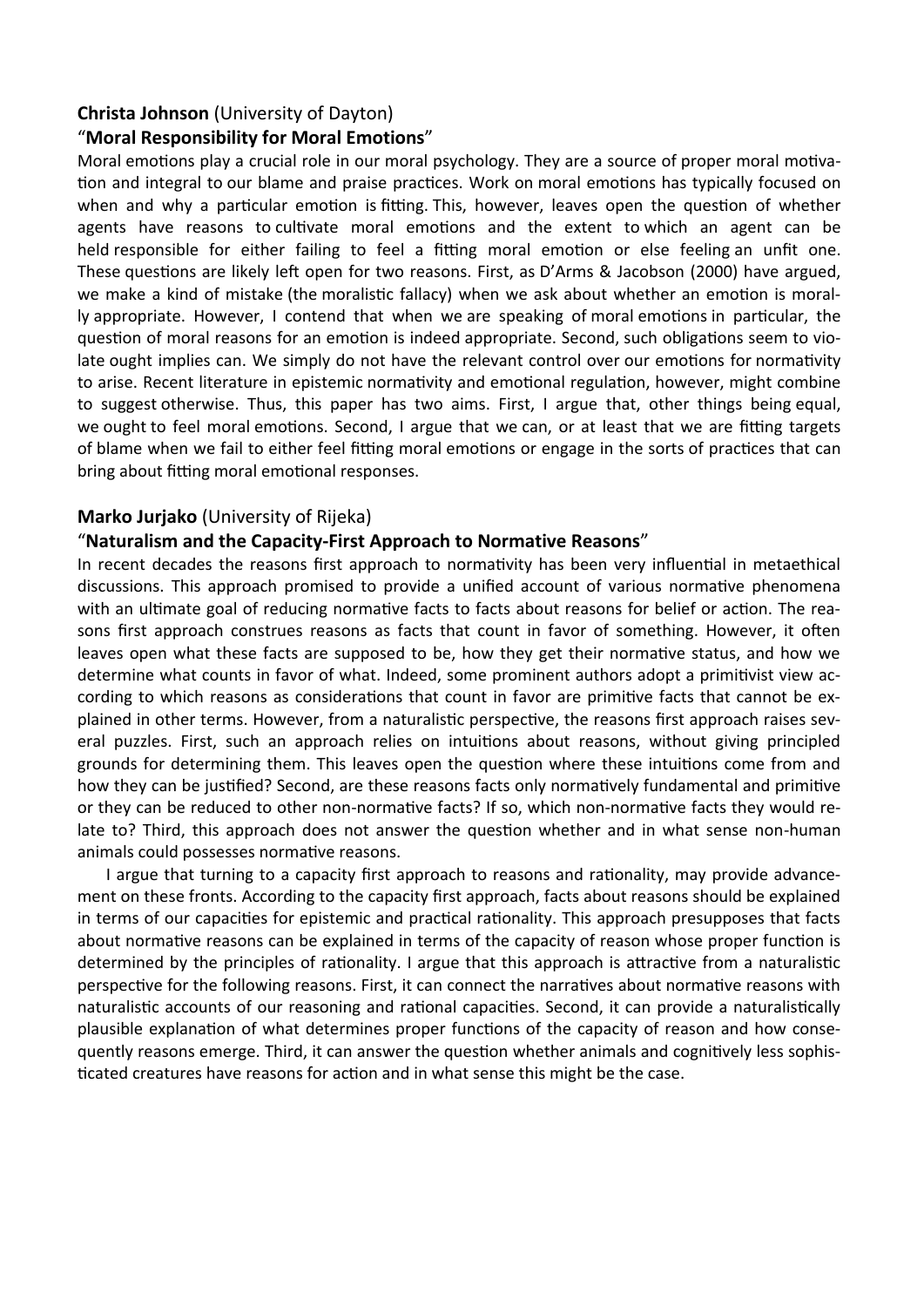# **Friderik Klampfer** (University of Maribor)

# "**Political Ignorance: Its Nature, Rationality, and Moral Significance**"

If media pundits are to be believed, we are increasingly witnessing a curious, though by no means new, phenomenon in Western democracies, of people voting against their own (individual or collective) selfinterests. Empirical research seems to corroborate this suspicion – most voters are fairly ignorant of disputed political issues and tend to make choices in the polling booth that are uninformed, governed by hunch and whim rather than careful deliberation and considered judgment.

In the first half of the paper, I subject to criticism the so-called thesis/theory of Rational Irrationality, or RI. According to RI, it is often practically rational, i.e. in our individual self-interest, to be epistemically irrational; with regard to political matters in particular, we are being told by an increasing number of philosophers and political scientists that ignorance is bliss – since the costs of mistaken political beliefs that any single individual (citizen, voter) personally bears are relatively small compared to the costs for him or her of acquiring true, or justified, political beliefs, it's not really worth trying to correct them.

Contrary to RI, I argue that (i) political ignorance is rarely, if ever, rationally justified all things considered; (ii) insofar as being ignorant of political issues is prudentially rational at all, its rationality is conditional on the existent, truth-indifferent or even truth-inimical structure of incentives; and (iii) the improvement of our currently deficient epistemic practices will require both fostering individual epistemic virtues and redesigning the way we do politics and communicate about it in our less than epistemically ideal social world.

 In the second part of the paper, I turn my attention to alleged normative implications of pervasive political ignorance. I critically discuss proposals which treat the presumed irrationality of voting behavior as strong evidence that electoral democracy, the rule of the (ignorant) many, is flawed beyond repair and should for that reason be replaced with an epistemically superior alternative, either lottocracy or a Platonian type of epistocracy, the rule of the (knowledgeable) few. The solution to the problem of epistemic deficiency and/or alleged dysfunctionality of democracy lies, once again, not in less democracy, but in more epistemic and civic empowerment.

### **Hallie Liberto** (University of Maryland)

### "**Threats: The Bright Side**"

Moral philosophers and philosophers of language both attempt to distinguish threats from warnings, predictions, or promises with similar content. The most popular theories combine moral and linguistic features to mark out threats. The Dark Side (as I call it) argues that threats can be appropriately conceived as promises, but bad—some even claiming for threats the same deontic content as promises. Like promises, threats generate a new intention, or, at least, a new reason for action. Next, the Evil Ends camp argues that threats have been wrongly conceived as illocutionary acts at all; they are really just attempts to menace or to coerce, that is, attempted perlocutions. I argue against both of these views and develop an alternative account on which threats are ascriptions to a speaker of power/ dominance over a hearer—usually through a self-ascription of an ability and the will to harm. I explain why these speech acts appear in so many respects like promises. I explain the relationship between linguistic and non-linguistic threats. Finally, I explain why threats cannot play the unique role in coercion to which so many moral philosophers and legal theorists attest.

# **Luca Malatesti** (University of Rijeka) & **John McMillan** (University of Otago)

# "**Neuroscience & Criminal Responsibility: Some Methodological Issues**"

Criminal responsibility is one of the central issues in neuroethics. While neuroscience might force us to rethink our capacity to be responsible, both in ordinary thinking and law, it also has a more immediate, practical impact in legal proceedings with regards to criminal responsibility of specific individuals or a class of individuals. There are, however, some distinctive methodological pitfalls for neuroethics in evaluating neuroscientific results and linking them to issues such as legal responsibility. Some problems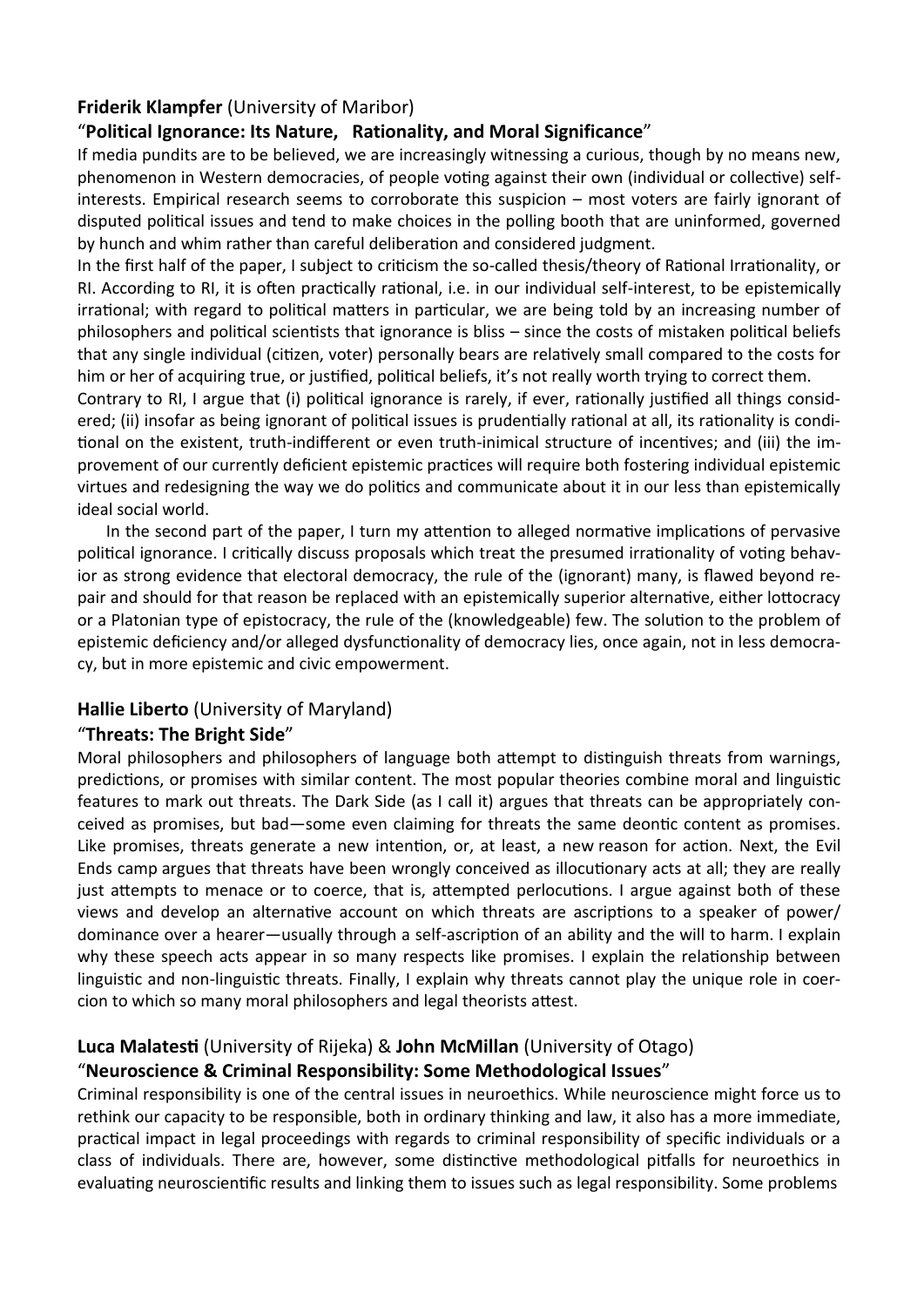can occur when inferring normative implications from neuroscientific results. In this paper, we highlight how some of these problems arise when it is not recognised that data about brain anatomy or physiology are relevant to the ascription of responsibility only when they are significantly correlated with the psychological capacities contemplated by the legal formulations of responsibility. We frame some of the relevant methodological issues and offer recommendations on how to address these difficulties.

#### **Adrienne Martin** (Claremont McKenna College)

#### "**Parental Pride and Self-Rationalizing Social Roles**"

I am interested in thinking about emotions as social tools. We train people to develop particular dispositions of feeling. For example, we encourage gratitude in certain contexts and discourage anger in many. As a parent, I generally think of what I'm trying to teach my children about their emotions as aimed at their individual flourishing. Of course, part of their flourishing is making their way in the social world, and so my lessons have that social aim. But I'm interested in the idea of emotional education or cultivation as serving broader *social needs*, which may or may not align with the individual's. I'm also angry at how my country treats the creation, rearing, and educating of children—one the most essential jobs in any social arrangement—as if it were an entirely private, optional act of charity. In this paper, I look at parental pride as a social tool.

 There is a trope about parental pride: that the pride we want from our parents, and the best form of pride for parents to take in their children, is self-effacing rather than self-esteeming—it is a pride that says, not "I am wonderful because of my child," but simply, "My child is wonderful." I present an account of pride that can serve this trope. Although the standard view of pride in philosophy and psychology is that it always takes the proud subject as object, I conceptualize a form of pride that is fully other-directed. This is pride grounded in a second-order commitment to intrinsically valuing the child, as we might find in Harry Frankfurt's concept of *wholeheartedness*, or Christine Korsgaard's *practical identity*, or Bennett Helm's *intimate identification*. Call this "loving pride."

 The stories and stereotypes and other social expectations that make out loving pride as an excellence for people who do this job are implicitly urging them to identify with intrinsically valuing the children in their charge, to take themselves as defined by that valuing, or to experience that valuing as a source of meaning in life. Thus, the trope that loving pride marks excellent parenting helps rationalize the existing distribution of, and compensation for, the work of child-rearing and education, including when they are unfair.

#### **Simon May** (Florida State University)

### "**The Right to Do Wrong as a Normative Disability**"

Jeremy Waldron presents an analysis of an individual's right to do wrong as the claim-right she holds against others that they not interfere with her wrongdoing. I argue here that his analysis requires revision: a claim-right to non-interference is neither necessary nor sufficient for a right to do wrong. Instead, the key element of the right to do wrong is the possession of a certain kind of normative disability. In ordinary cases of wrongdoing, the wrongdoer does not merely violate a moral duty. She also thereby exercises a normative power to change her moral relationship with other agents: other things being equal, they become morally permitted to sanction her in some way for her wrongdoing. But when the individual has a right to do wrong, I argue, her wrongdoing fails to have this consequence. This means she has no normative power to effect the ordinary moral change simply by violating her moral duty in the manner encompassed by the right. What matters, then, is not the extent to which other agents may or may not interfere with an individual's choice, but whether her wrongdoing would change her moral relationship with others in the relevant way.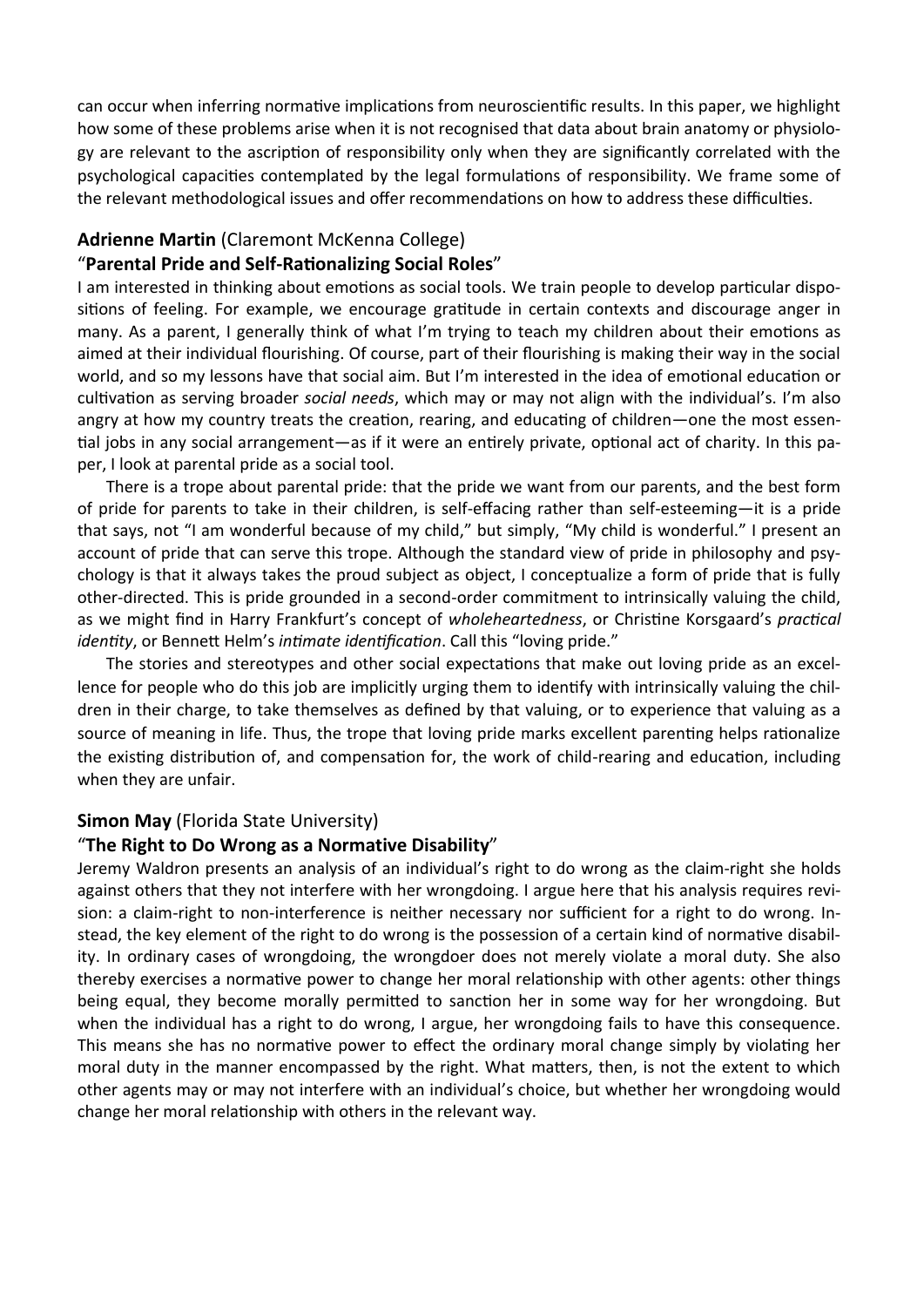### **Gene Mills** (Virginia Commonwealth University)

### "**A Modest Argument for Animal Rights**"

Against the background assumption that people have moral rights, I argue that at least some animals have them as well. Most arguments concerning animal rights—defenses and denials alike—derive from theories concerning right-conferring features (interests, desires, rational agency, first-person thought, etc.) and then argue that animals either have or lack the relevant features. Finding the plausibility of such theories hostage to their deliverances about certain cases, I argue instead from a perspective that presupposes nothing significant about right-conferring features.

The argument is this. In some cases, it would be wrong to treat an animal in a certain way even though treating it in that way would maximize utility. The only plausible explanation for such wrongness is that the treatment in question violates some right that the animal possesses. If this is the only plausible explanation, then the animal has a right. Hence the animal has a right.

The argument is doubly modest. First, its conclusion is modest: I attribute no specific rights to animals but argue just that some animals have some rights or other. Second, its dialectical ambition is modest. I aim to convince neither those who don't share my intuitions about the wrongness of certain treatments of animals nor those whose prior theoretical commitments rule out rights for animals. I aim merely to show that those who *do* share those intuitions and lack relevant prior theoretical commitments can reasonably conclude that some animals are rights-bearers. (This conclusion has *consequences* for theories of right-bearing, but it does not *rest* on any such theory.) The considerable modesty of the argument does not drain it of interest: it reaches a substantive, perhaps surprising conclusion from premises, none of which presupposes that conclusion and each of which may reasonably be believed.

#### **Alastair Norcross** (University of Colorado)

#### "**Do the Numbers Get in the Way? Intuitional Innumeracy in Ethical Thought Experiments**"

Philosophers are fond of thought experiments, often constructing elaborate hypothetical scenarios to elicit intuitions about ethics, epistemology, mind, language, and metaphysics. In ethics, the currently dominant methodology consists of appeals to intuitions about mostly hypothetical (and often outlandish) scenarios. The intuitive judgments thus elicited (or at least avowed by the authors of these scenarios) are then appealed to in constructing and critiquing various ethical approaches. My focus in this talk is on a subclass of such scenarios, that involve, in some way or other, mathematical intuitions, especially those involving large numbers. It is well-known, and easily demonstrable, that most people's intuitions about mathematics are highly unreliable, especially concerning large numbers (whether numerator or denominator). Given this, it is highly likely that ethical intuitions about scenarios involving large numbers will also be unreliable. Ethicists need to accept that our intuitive judgments about such cases can tell us nothing about moral reality (though they may be able to tell us something about the consistency, or lack thereof, of our own commitments). This will be tough for some philosophers, whose entire careers have been built on appeals to such intuitions. But better an honest acceptance of a wasted intellect (up to this point) than a stubborn insistence on continuing to waste it.

#### **Matjaž Potrč** (University of Ljubljana)

### "**A Path Toward Moral Seemings**"

A path towards moral seemings as the basis of moral judgment formation is proposed, from the epistemic seemings providing subjective phenomenological experiential and deontic epistemic virtue basis in the means-to-ends support of reaching the belief formation goal. That goal may be reliable truth. But other candidates feature understanding or again knowledge in respect to the belief that P. Knowledge as the goal of belief formation brings together (a) phenomenological subjective experience, and (b) deontic requirement to follow P. Knowledge goal of belief formation provides a bridge to moral seemings as the basis of moral judgment formation, with its enhanced (a) phenomenological motivational engagement, and (b) deontic obligation to follow the correct, relevant agentive direction in the face of encountered morally charged situation. Moral seemings and moral judgment share these phenomenological and deontic features.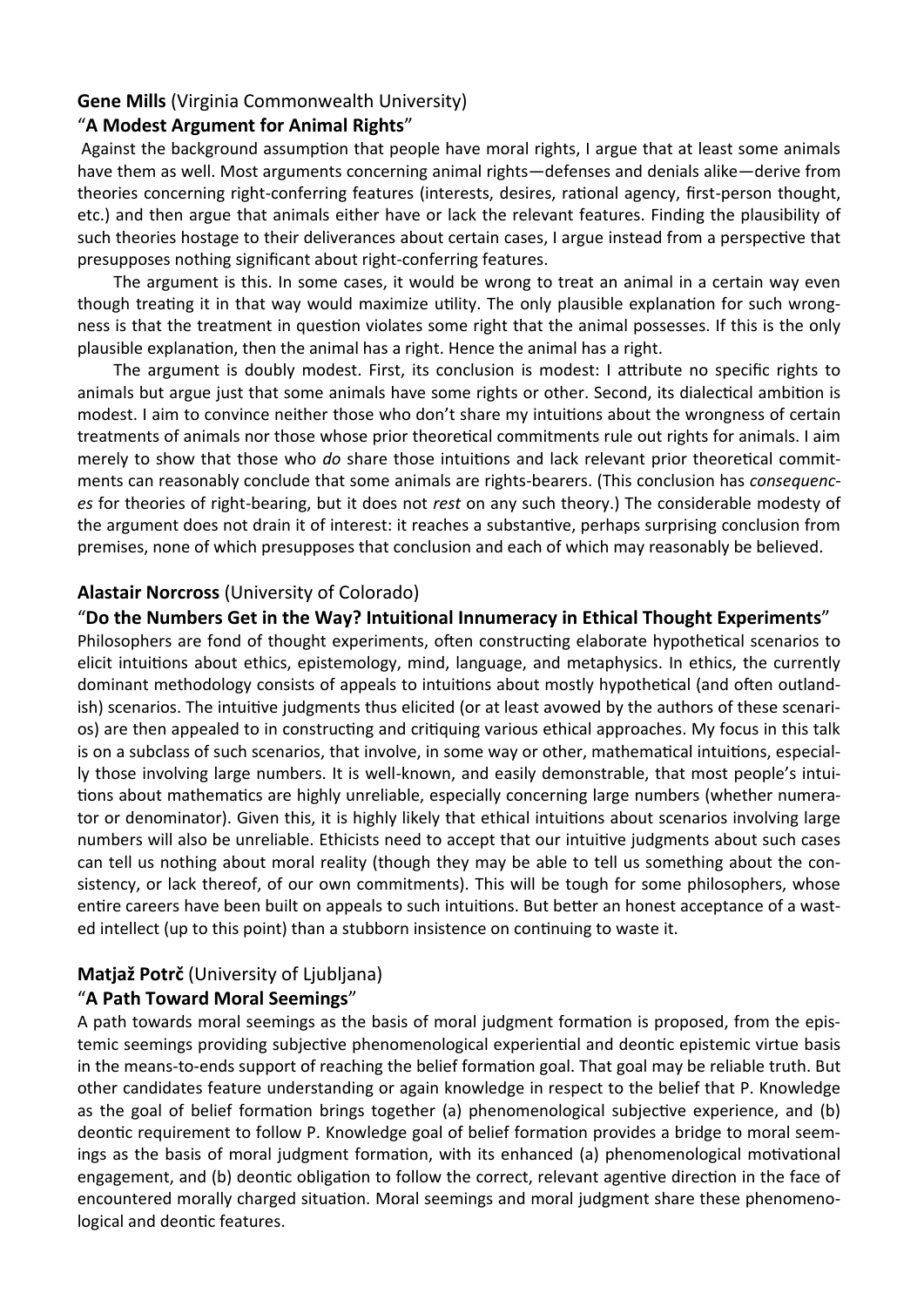# **Tibor Rutar** (University of Maribor)

### "**Do Markets Corrupt or Do They Ennoble? Theoretical Arguments and Empirical Evidence**"

In humanities, there exists a long and enduring anti-capitalist tradition which takes the proposition that markets, especially capitalist markets, corrode various forms of human pro-sociality almost as an unquestioned given. It seems obvious to critics that money, profit, and trade stifle and decrease morally virtuous behaviour in society. In my paper, I present three basic anti-capitalist arguments one can make to this effect, and I also consider three opposing arguments broadly stemming from the Enlightenment-era 'gentle commerce' thesis. I show that the dispute between capitalism's critics and proponents is, unfortunately, mostly likely unresolvable on theoretical grounds alone as plausible arguments exist on both sides. I suggest empirical evidence should be brought to bear on the subject to help resolve the theoretical dispute. There exists a vast social-scientific literature devoted to the study of this subject, but it remains poorly known to many anti-capitalist critics or remains underappreciated by them. In the paper, I present a brief summary of findings from my exhaustive literature review of more than 40 individual studies and meta-analyses testing the proposition that capitalist markets negatively impact various forms of human pro-sociality.

### **Hanno Sauer** (Utrecht University)

### **"Criteria of Moral Progress"**

Moral progress occurs when things change for the better, morally speaking. The topic of moral progress has recently experienced a resurgence of interest in several disciplines. However, making judgments of moral progress raises a number of epistemic questions which thus far have not been systematically addressed in the literature. We dub these *criterial problems*, and argue that addressing them is important if we want to avoid errors in making judgments about moral progress. In this paper we address four important criterial problems for making moral progress judgments. First, questions of what the unit of analysis is for moral progress judgments: what is undergoing morally progressive change? Second, questions of timescale: over what period of time is moral progress occurring, and is this relevant for justifying claims of moral progress? Third, what moral criteria are being used to make moral progress judgments and how are these criteria justified? Fourth, how should we make progress judgments when there has been morally progressive change from the point of view of one moral standard but morally regressive change from the point of view of another? We analyze each of these epistemic problems for making moral progress judgments, assess whether they lead to skepticism about such judgments, and suggest possible solutions to each problem.

### **Neil Sinhababu** (National University of Singapore)

### "**Pleasure is Goodness; Morality is Universal**"

I present the Universality Argument that pleasure is identical to goodness. The first premise analyzes goodness as whatever should please all metaphysically possible minds. This explains why all should have pleasant feelings like hope about good events, and unpleasant feelings like horror about bad events. The second premise reduces "should" to the general norm of accuracy governing perception, so that goodness makes pleasure accurate for all metaphysically possible minds. This reduction is supported by psychological evidence that moral concepts are fundamentally perceptual, not practical. The third premise is that universal accuracy consists in qualitative identity between pleasure and what it represents. This is simplest way accurate representation can be universal, also found in depiction, empathy, and onomatopoeia. If the argument is sound, ethical hedonism and naturalistic moral realism are both true.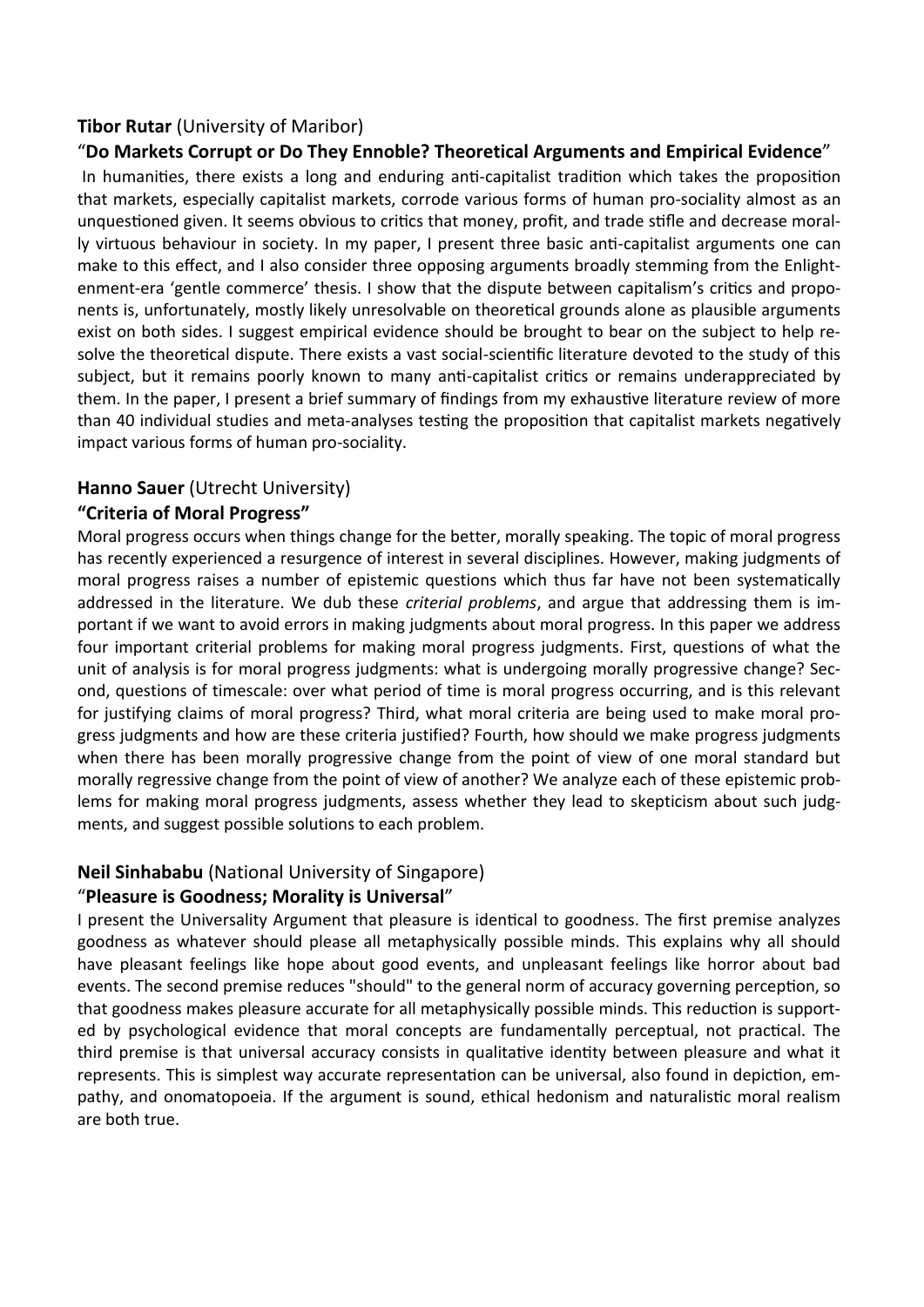# **Matthew Smith** (Northeastern University)

# **"Productive Justice"**

Most theories of justice focus on goods that must be distributed, not on the conditions governing the production of these goods. Insofar as the question of production comes up, it is assumed that incentives working via labor markets will move people to do the work required to provision the goods to be distributed. This paper explores some of the presuppositions of this view, and argues that they cannot be accepted. This paper then argues that once we begin with more reasonable assumptions, we can see that liberal labor markets—the sort traditionally presumed to be required by justice—reduce highly valuable forms of freedom. The threat to freedom posed by liberal labor markets increases dramatically as we move farther away from ideal conditions. At a certain point—and it is an open question whether we are at this point—a principled case can be made that a broad freedom to choose the work one does seriously threatens multiple forms of justice. The paper concludes by arguing that people should be compelled to do certain forms of work, but that this need not be an objectionable form of coercion.

# **Daniel Star** (Boston University)

# "**Aesthetic Value Pluralism, Well-Being, and Aesthetic Derivativism**"

It is possible to take our aesthetic commitments extremely seriously (saving the appearances), yet still take aesthetic values and reasons to be ultimately explained by non-aesthetic values and reasons. This paper argues that the way to do this is to (1) adopt aesthetic value pluralism, which is an attractive position in itself; (2) explain aesthetic value pluralism by reference to an independently attractive objective list account of wellbeing; (3) come to see how it is that aesthetic normativity might lose none of its robustness given this type of explanation; and (4) come to appreciate that a crucial barrier to normative derivativism, particularly salient when we consider the difficulty in reducing epistemic normativity to practical normativity, is not really a problem for the aesthetic derivativist program. Arguments in aesthetics against reductive explanations of aesthetic normativity have tended to focus on hedonism, but hedonism is not the view that the aesthetic fundamentalist really needs to aim to beat.

# **Julie Tannenbaum** (Pomona College) & **Stavroula Glezakos** (Wake Forest University) "**Re-examining Consent to Unwanted Sex**"

Enthusiastic and affirmative consent requirements have been adopted by many U.S. college campuses and enshrined in some state laws. Moreover, affirmative consent models of sexual consent are advocated for by philosophers such as Tom Dougherty and Japa Pallikkathayil and law professors such as Michelle Anderson. And yet such requirements are seemingly in tension with findings by sex researchers that many men and women, college aged and beyond, report consenting to sexual activities that they did not actually want to have. Those who report such encounters often find them disturbing and possibly morally problematic, but *not* because they did not consent. This tension, between desire and consent, has led us to more closely examine enthusiastic and affirmative models of sexual consent. In our paper, we demonstrate that proponents of enthusiastic consent in fact have no one account of what enthusiasm is, or about what one must be enthusiastic. Moreover, we argue that neither enthusiasm nor explicit agreement is required for consent or morally permissible sexual encounters. We then establish the conditions under which silence is sufficient for valid consent—building on, but also departing in some key ways from, the work of Alan Wertheimer, Tom Dougherty, and John Simmons, and we explain why silent agreement can overcome the ambiguity objection raised by those who favor the affirmative consent model. If we are correct that the sexual interactions that we describe above are best understood as cases involving successful silent consent, then what morally disturbing about these encounters requires further ethical theorizing.